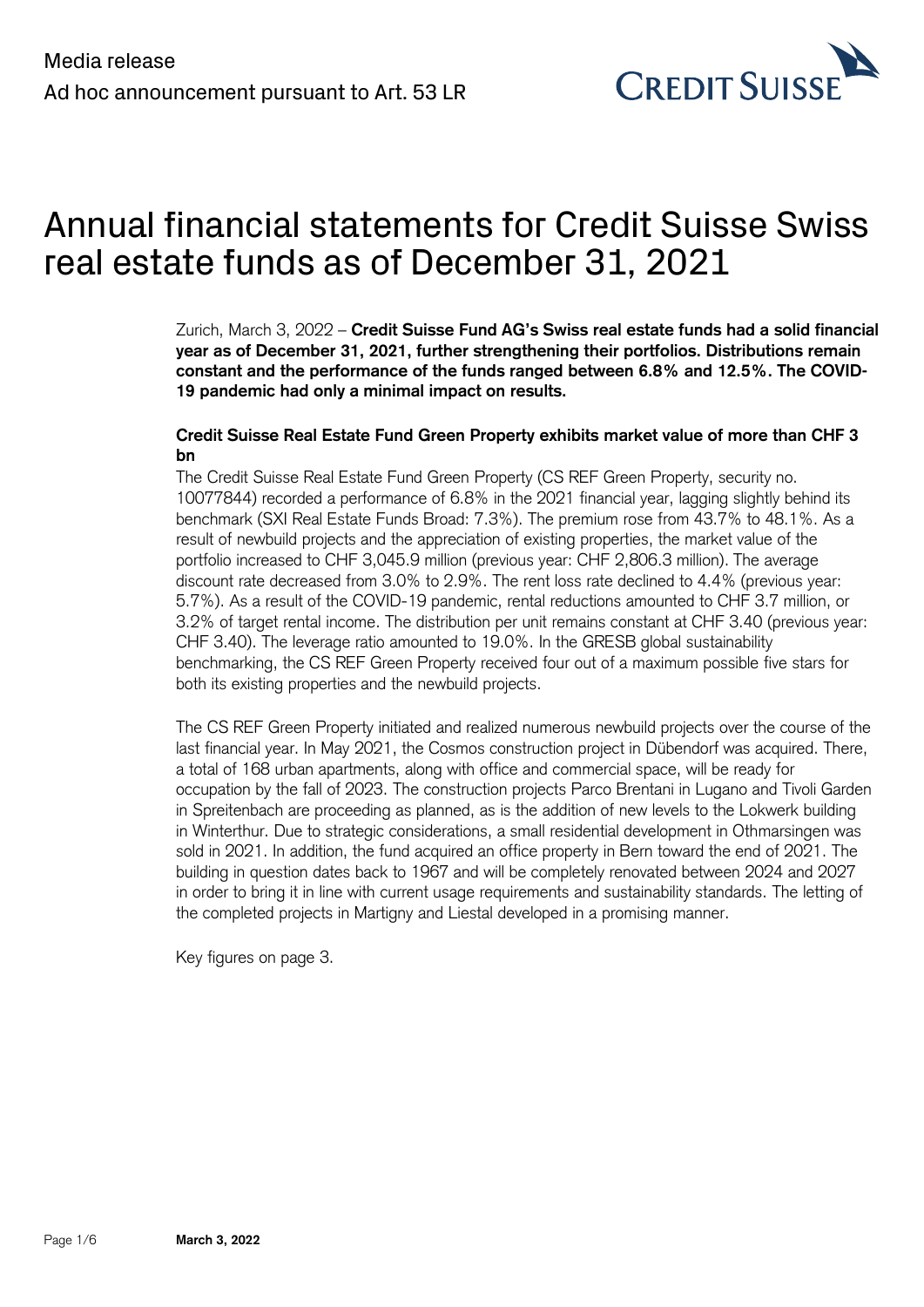

## **Credit Suisse Real Estate Fund Hospitality records performance of 12.5%**

The Credit Suisse Real Estate Fund Hospitality (CS REF Hospitality, security no. 11876805) achieved a performance of 12.5% in the 2021 financial year, outperforming its benchmark (SXI Real Estate Funds Broad: 7.3%). Over the course of the year, the discount of 4.9% recorded at the previous year-end was transformed into a slight premium of 2.6%. Due to the sale of the Swissôtel Le Plaza building in Basel, the market value of the portfolio declined to CHF 775.5 million (previous year: CHF 819.3 mn). The average discount rate decreased from 3.3% to 3.2%. The rent loss rate declined to 1.3% (previous year: 3.8%). As a result of the COVID-19 pandemic, rental reductions amounted to CHF 0.1 million or 0.3% of target rental income. The distribution per unit remains constant at CHF 2.50 (previous year: CHF 2.50). The leverage ratio amounted to 14.3%. In the GRESB global sustainability benchmarking, the CS REF Hospitality received two out of a maximum of five possible stars.

Despite the pandemic-related challenges facing the city hotel sector, the CS REF Hospitality recorded a success in Zurich-Oerlikon, bringing the first "Mama Shelter" hotel to Switzerland. A longterm lease agreement was signed with the operating company KNSA Hospitality at the end of 2021. The legally binding building permit for the refurbishment and use conversion of this high-rise building at Schulstrasse 44 was issued in September 2021. The refurbishment work on the 50-year-old property will involve a reduction to the number of hotel rooms and the creation of 132 new 1.5- to 2.5-room apartments and mini-lofts. The renovation process is expected to last two years. Due to its importance from an architectural and community standpoint, the building has been registered as a historical monument by the city of Zurich.

Key figures on page 4.

### **Credit Suisse Real Estate Fund LivingPlus maintains constant distribution of CHF 3.60**

The Credit Suisse Real Estate Fund LivingPlus (CS REF LivingPlus, security no. 3106932) achieved a performance of 8.2% in the 2021 financial year, thereby outperforming its benchmark (SXI Real Estate Funds Broad: 7.3%). Over the course of the financial year, the premium rose from 54.8% to 60.3%. The market value of the portfolio increased to CHF 3,044.5 million. (previous year: CHF 2,940.5 million). The average discount rate decreased from 3.3% to 3.1%. The rent loss rate declined to 4.4% (previous year: 5.1%). As a result of the COVID-19 pandemic, rental reductions during the 2021 financial year amounted to CHF 1.0 million or 0.7% of target rental income. The distribution per unit remains constant at CHF 3.60 (previous year: CHF 3.60). The leverage ratio amounted to 19.3%. In the GRESB global sustainability benchmarking, the CS REF LivingPlus received three out of a maximum of five possible stars.

The CS REF LivingPlus executed a number of portfolio transactions in the 2021 financial year. In both Bad Zurzach and Lugano, it acquired a newbuild project with planning permission, while also selling at attractive terms four properties in Bad Zurzach, Cham, Grenchen and Lugano that were no longer a strategic fit.

Key figures on page 5.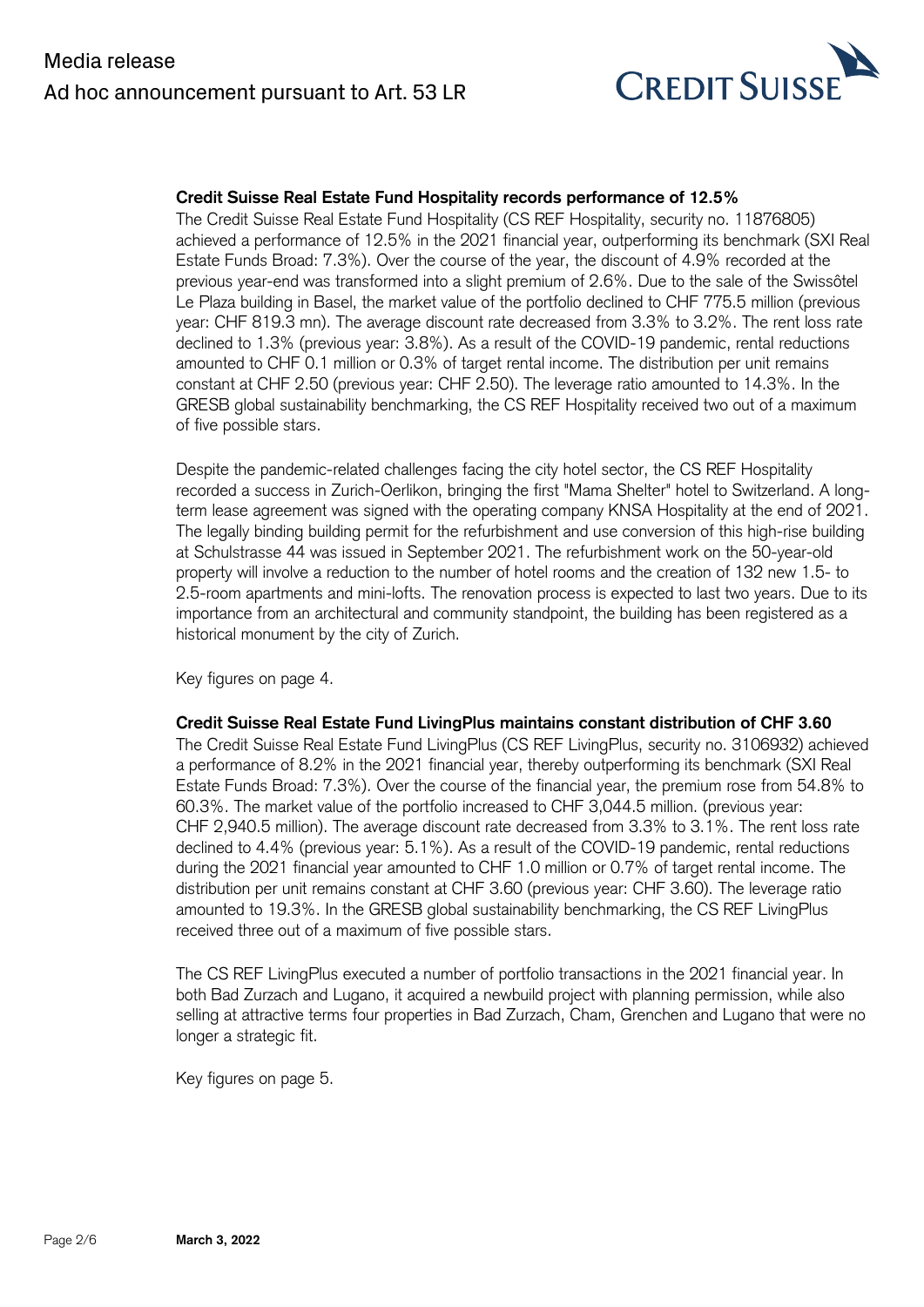# Media release Ad hoc announcement pursuant to Art. 53 LR



#### **Key figures for CS REF Green Property (security no. 10077844)**

| Financial statements as of                        |            | Dec. 31, 2021        | Dec. 31, 2020           | Dec. 31, 2019 |
|---------------------------------------------------|------------|----------------------|-------------------------|---------------|
| Market value of properties                        | <b>CHF</b> | 3,045.9 mn           | 2,806.3 mn              | 2,713.6 mn    |
| Leverage ratio as % of market values <sup>1</sup> |            | 18.98%               | 13.35%                  | 12.16%        |
| Net asset value per unit (including distribution) | <b>CHF</b> | 119.48               | 117.57                  | 115.70        |
| Closing price                                     | <b>CHF</b> | 177.00               | 169.00                  | 153.00        |
| Taxable value                                     | <b>CHF</b> | 0.23                 | 0.07                    | 0.12          |
| Premium                                           |            | 48.14%               | 43.74%                  | 32.24%        |
| <b>Distribution</b>                               | <b>CHF</b> | 3.40 <sup>2</sup>    | 3.40                    | 3.70          |
| Distribution yield                                |            | 1.92%                | 2.01%                   | 2.42%         |
| Distribution ratio                                |            | 99.00%               | 98.41%                  | 95.11%        |
| Performance <sup>3</sup>                          |            | 6.80%                | 12.93%                  | 24.76%        |
| Return on investment                              |            | 4.63%                | 4.95%                   | 5.11%         |
| Return on equity (ROE)                            |            | 4.48%                | 4.72%                   | 4.60%         |
| Return on invested capital (ROIC)                 |            | 3.60%                | 3.92%                   | 3.82%         |
| Operating profit margin (EBIT margin)             |            | 73.14%               | 74.99%                  | 75.57%        |
| Total operating expense ratio GAV (TERREF GAV)    |            | 0.63%                | 0.64%                   | 0.65%         |
| Total operating expense ratio MV (TERREF MV)      |            | 0.54%                | 0.59%                   | 0.65%         |
| Rental income                                     | <b>CHF</b> | $109.2 \text{ mm}^4$ | $107.8$ mn <sup>5</sup> | 110.9 mn      |
| Rent loss rate                                    |            | 4.36% <sup>4</sup>   | 5.68% <sup>5</sup>      | 3.99%         |

<sup>1</sup> Maximum permitted borrowing: one-third of market value (CISA Art. 65 (2)/CISO Art. 96 (1)).

² Dividend settlement date: March 14, 2022 (ex-date: March 10, 2022).

<sup>3</sup> Historical performance indications and financial market scenarios are not reliable indicators of future performance. The

commissions and expenses incurred upon issuance and redemption of fund units are not included in the performance data. <sup>4</sup> Due to the COVID-19 pandemic, rent reductions of CHF 3.74 mn (3.17% of target rental income) were granted and deducted

from rental income. Rent reductions were not taken into account in the calculation of the rent loss rate.<br><sup>5</sup> Due to the COVID-19 pandemic, rent reductions of CHF 5.94 mn (4.94% of target rental income) were granted and de

from rental income. Rent reductions were not taken into account in the calculation of the rent loss rate.

Data source: Credit Suisse, unless otherwise specified.

Annual and semi-annual reports are available at [credit-suisse.com/amfunds/csrefgreenproperty](https://amfunds.credit-suisse.com/ch/en/retail/fund/detail/CH0100778445)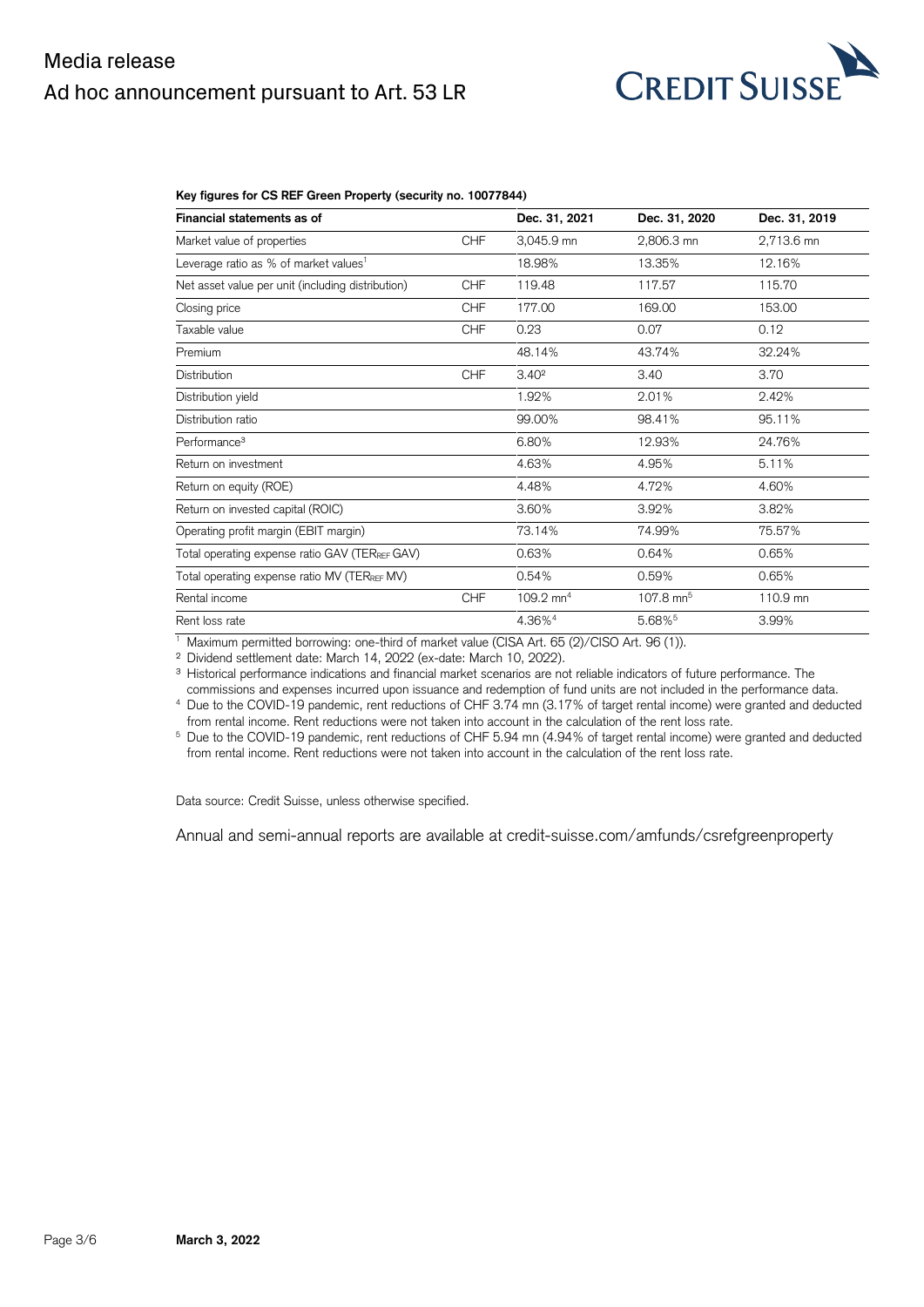# Media release Ad hoc announcement pursuant to Art. 53 LR



#### **Key figures for CS REF Hospitality (security no. 11876805)**

| Financial statements as of                        |            | Dec. 31, 2021       | Dec. 31, 2020         | Dec. 31, .2019 |
|---------------------------------------------------|------------|---------------------|-----------------------|----------------|
| Market value of properties                        | <b>CHF</b> | 775.5 mn            | 819.3 mn              | 1,075.8 mn     |
| Leverage ratio as % of market values <sup>1</sup> |            | 14.25%              | 19.45%                | 23.83%         |
| Net asset value per unit (including distribution) | <b>CHF</b> | 77.72               | 76.99                 | 93.56          |
| Closing price                                     | <b>CHF</b> | 79.75               | 73.20                 | 105.50         |
| Taxable value                                     | <b>CHF</b> | 0.09                | 0.04                  | 0.05           |
| Premium/discount                                  |            | 2.61%               | $-4.92%$              | 12.76%         |
| <b>Distribution</b>                               | <b>CHF</b> | 2.50 <sup>2</sup>   | 2.50                  | 3.40           |
| Distribution yield                                |            | 3.13%               | 3.42%                 | 3.22%          |
| Distribution ratio                                |            | 103.64%             | 126.82%               | 82.62%         |
| Performance <sup>3</sup>                          |            | 12.54%              | $-19.43%$             | 26.05%         |
| Return on investment                              |            | 4.32%               | $-3.62%$              | 1.19%          |
| Return on equity (ROE)                            |            | 4.42%               | $-3.30%$              | 0.76%          |
| Return on invested capital (ROIC)                 |            | 3.72%               | $-2.74%$              | 0.78%          |
| Operating profit margin (EBIT margin)             |            | 78.42%              | 73.57%                | 84.95%         |
| Total operating expense ratio GAV (TERREF GAV)    |            | 0.37%               | 0.43%                 | 0.37%          |
| Total operating expense ratio MV (TERREF MV)      |            | 0.45%               | 0.53%                 | 0.51%          |
| Rental income                                     | <b>CHF</b> | $31.1 \text{ mm}^4$ | $28.0 \text{ mm}^5$   | 49.1 mn        |
| Rent loss rate                                    |            | 1.29% <sup>4</sup>  | $3.77\%$ <sup>5</sup> | 0.52%          |

<sup>1</sup> Maximum permitted borrowing: one-third of market value (CISA Art. 65 (2)/CISO Art. 96 (1)).

<sup>2</sup> Dividend settlement date: March 14, 2022 (ex-date: March 10, 2022)

<sup>3</sup> Historical performance indications and financial market scenarios are not reliable indicators of future performance. The

commissions and expenses incurred upon issuance and redemption of fund units are not included in the performance data.

<sup>4</sup> Due to the COVID-19 pandemic, rent reductions of CHF 0.09 mn (0.27% of target rental income) were granted and deducted from rental income. Rent reductions were not taken into account in the calculation of the rent loss rate.<br><sup>5</sup> Due to the COVID-19 pandemic, rent reductions of CHF 6.20 mn (17.55% of target rental income) were granted and d

from rental income. Rent reductions were not taken into account in the calculation of the rent loss rate.

Data source: Credit Suisse, unless otherwise specified.

Annual and semiannual reports are available at credit-suisse.com/amfunds/csrefhospitality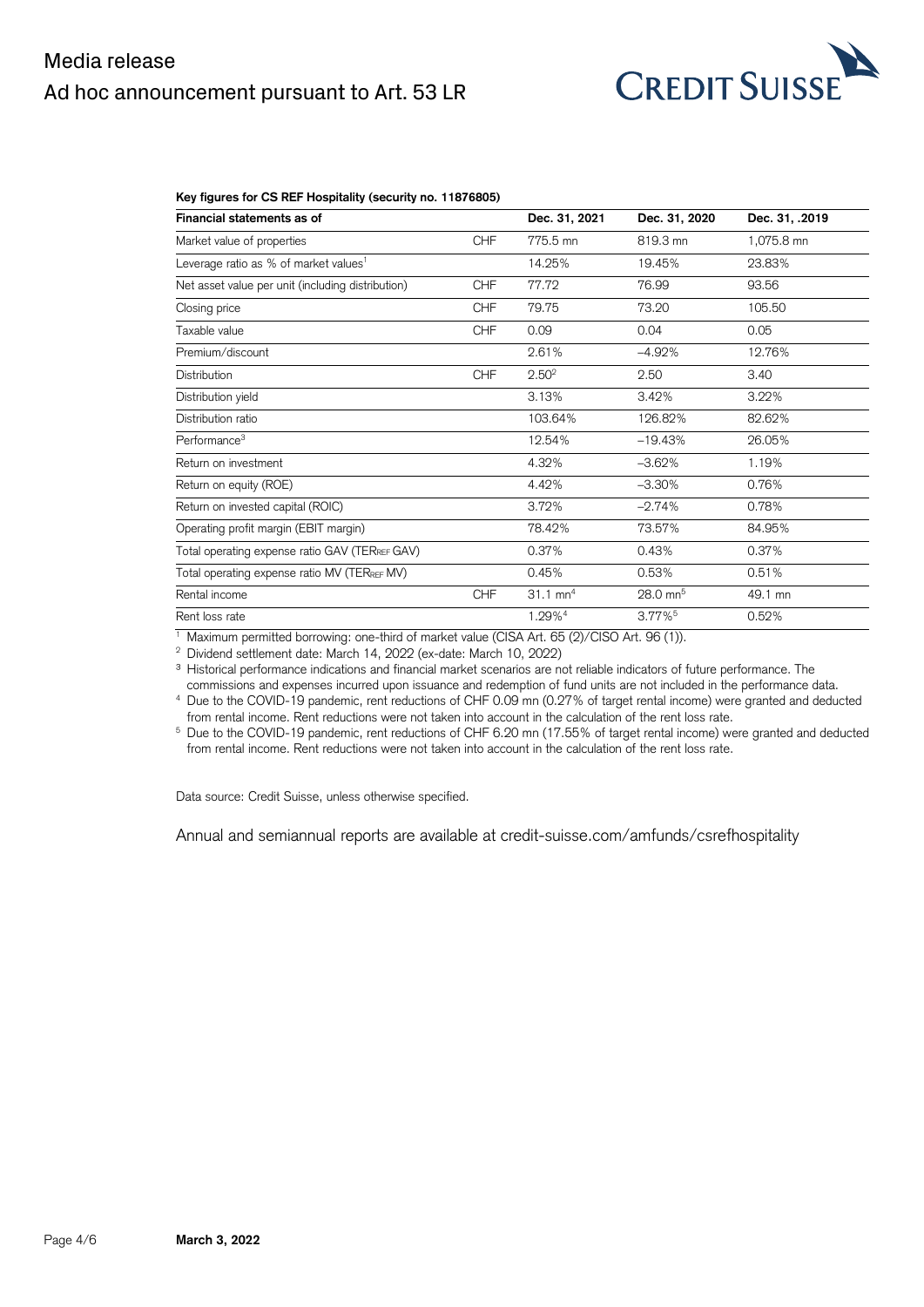# Media release Ad hoc announcement pursuant to Art. 53 LR



#### **Key figures for CS REF LivingPlus (security no. 3106932)**

| Financial statements as of                        |            | Dec. 31, 2021           | Dec. 31, 2020         | Dec. 31, 2019 |
|---------------------------------------------------|------------|-------------------------|-----------------------|---------------|
| Market value of properties                        | <b>CHF</b> | 3,044.5 mn              | 2,940.5 mn            | 2,903.4 mn    |
| Leverage ratio as % of market values <sup>1</sup> |            | 19.33%                  | 18.79%                | 18.48%        |
| Net asset value per unit (including distribution) | <b>CHF</b> | 113.52                  | 110.95                | 109.74        |
| Closing price                                     | <b>CHF</b> | 182.00                  | 171.70                | 150.20        |
| Taxable value                                     | <b>CHF</b> | 0.22                    | 0.17                  | 0.14          |
| Premium                                           |            | 60.32%                  | 54.75%                | 36.87%        |
| Distribution                                      | <b>CHF</b> | 3.60 <sup>2</sup>       | 3.60 <sup>2</sup>     | 3.60          |
| Distribution yield                                |            | 1.98%                   | 2.10%                 | 2.40%         |
| Distribution ratio                                |            | 96.61%                  | 97.37%                | 98.37%        |
| Performance <sup>3</sup>                          |            | 8.20%                   | 16.95%                | 20.54%        |
| Return on investment                              |            | 5.73%                   | 4.51%                 | 5.42%         |
| Return on equity (ROE)                            |            | 5.45%                   | 4.25%                 | 5.12%         |
| Return on invested capital (ROIC)                 |            | 4.32%                   | 3.49%                 | 4.19%         |
| Operating profit margin (EBIT margin)             |            | 75.13%                  | 74.71%                | 74.90%        |
| Total operating expense ratio GAV (TERREF GAV)    |            | 0.64%                   | 0.67%                 | 0.68%         |
| Total operating expense ratio MV (TERREF MV)      |            | 0.53%                   | 0.59%                 | 0.66%         |
| Rental income                                     | <b>CHF</b> | $127.7$ mn <sup>4</sup> | $125.2 \text{ mm}^5$  | 132.5 mn      |
| Rent loss rate                                    |            | 4.38% <sup>4</sup>      | $5.14\%$ <sup>5</sup> | 5.28%         |

<sup>1</sup> Maximum permitted borrowing: one-third of market value (CISA Art. 65 (2)/CISO Art. 96 (1)).

<sup>2</sup> Dividend settlement date: March 14, 2022 (ex-date: March 10, 2022).

<sup>3</sup> Historical performance indications and financial market scenarios are not reliable indicators of future performance. The

commissions and expenses incurred upon issuance and redemption of fund units are not included in the performance data.

<sup>4</sup> Due to the COVID-19 pandemic, rent reductions of CHF 0.97 mn (0.72% of target rental income) were granted and deducted from rental income. Rent reductions were not taken into account in the calculation of the rent loss rate.

<sup>5</sup> Due to the COVID-19 pandemic, rent reductions of CHF 4.36 mn (3.20% of target rental income) were granted and deducted from rental income. Rent reductions were not taken into account in the calculation of the rent loss rate.

Data source: Credit Suisse, unless otherwise specified.

Annual and semiannual reports are available at [credit-suisse.com/amfunds/csreflivingplus](https://amfunds.credit-suisse.com/ch/en/retail/fund/detail/CH0031069328)

### **Further information**

- The complete annual reports will be published in electronic form at the end of March 2022.
- Annual and semi-annual reports: http://www.credit-suisse.com/fundprices
- Further information: [credit-suisse.com/ch/realestate](https://am.credit-suisse.com/ch/de/asset-management/investment-solutions/real-estate.html)